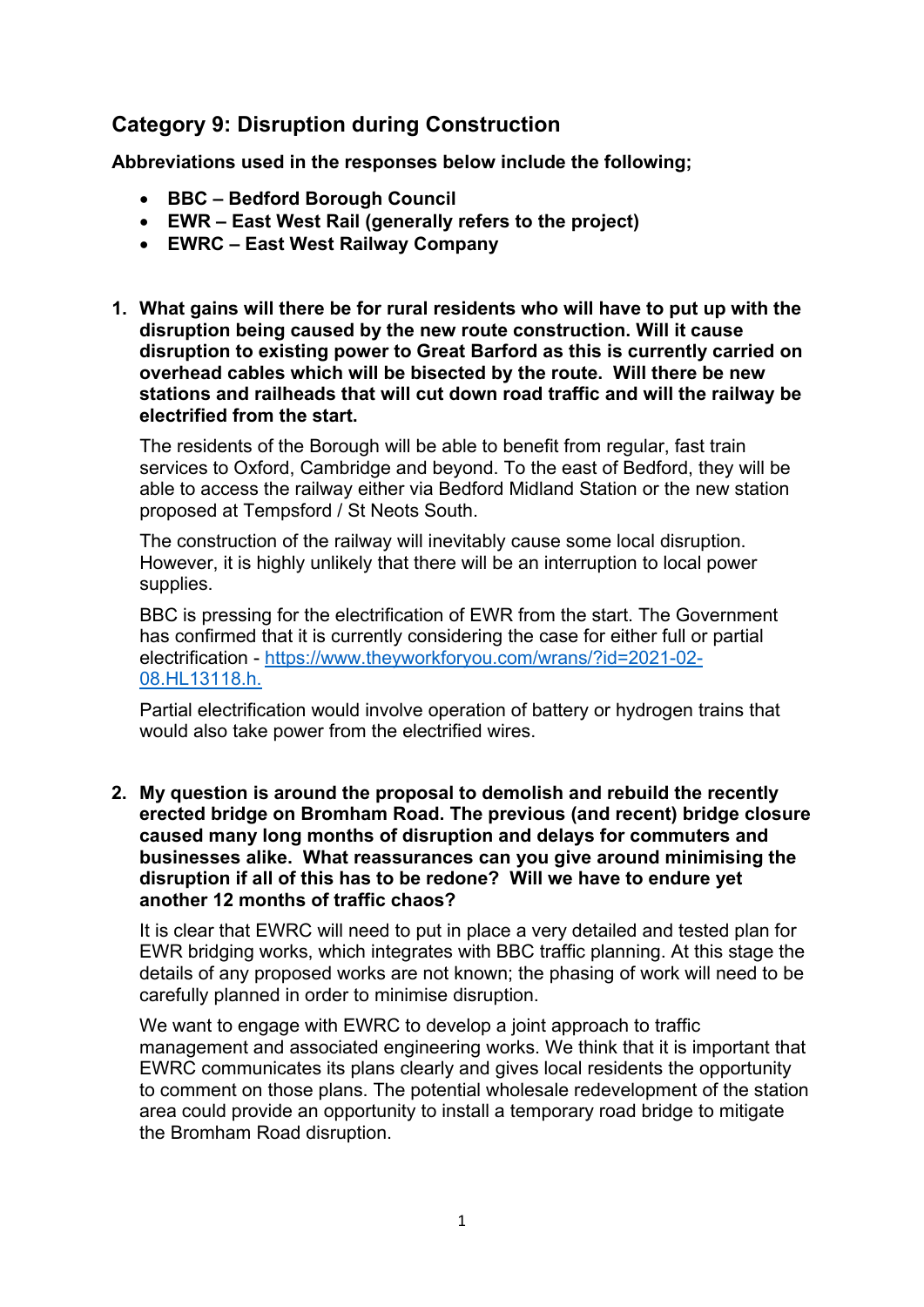**3. When will it be made clear to residents of North and North-West Beds the high-levels of lengthy traffic disruption that will undoubtedly result by the massive civil engineering works required by of the (currently) favoured Route E proposal? (i.e. a second rebuilding of Bromham Road Bridge , a rebuild of the bypass bridge by BrewPoint, The immense viaduct over A6 and the Ouse into Clapham, the cutting through Clapham park etc.. etc.. These works and their effects upon Bedford commuters (among many others south and to the west) have been largely 'glossed over' it appears and I'm convinced large swathes of the public remain ignorant of these effects due to the scant detail in the proposals revealed to date.**

It is clear that EWRC will need to put in place a very detailed and tested plan for EWR civil engineering works, which integrates with BBC traffic planning, in order to minimise disruption. At this stage the details of any proposed works are not known; the phasing of work must be carefully planned in order to minimise disruption.

We want to engage with EWRC to develop a joint approach to traffic management and associated engineering works. We think that it is important that EWRC communicates its plans clearly and gives local residents the opportunity to comment on those plans.

**4. If the Northern route goes ahead has anybody really assessed the disruption caused to the traffic through and around Bedford? As far as I understand the following bridges will have to be rebuilt/modified:-a. Ampthill Road; b. Kempston Road; c. Bromham Road; d. Possibly Ford End Road; e. There would also be major disruption at the points where the railway crosses the A6, Paula Radcliffe Way and Clapham Road. If the recent disruption caused by the rebuilding of Bromham Road bridge is taken as an example, the disruption will be totally unacceptable! My belief is that the major factor in the decision must be the unacceptable disruption to Bedford.**

It is clear that EWRC will need to put in place a very detailed and tested plan for EWR civil engineering works, which integrates with BBC traffic planning, in order to minimise disruption. At this stage the details of any proposed works are not known; the phasing of work must be carefully planned in order to minimise disruption.

We want to engage with EWRC to develop a joint approach to traffic management and associated engineering works. We think that it is important that EWRC communicates its plans clearly and gives local residents the opportunity to comment on those plans.

**5. What routes for heavy goods traffic will be predicted necessary to construct the section of train line within Bedford? Where is this published?**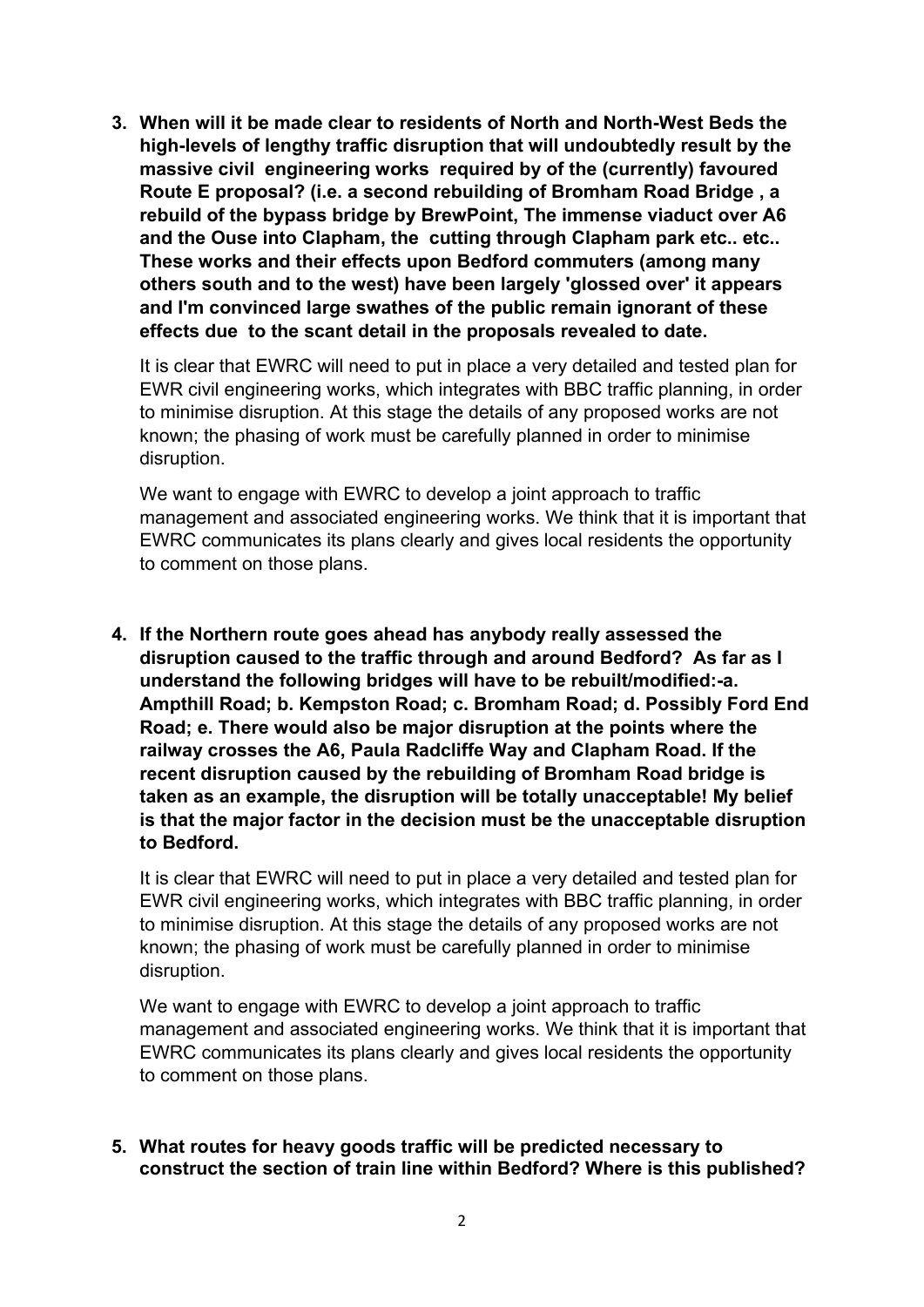It is clear that EWRC will need to put in place a very detailed and tested plan for EWR civil engineering works, which integrates with BBC traffic planning. At this stage the details of any proposed works are unknown; the phasing of work must be carefully planned to minimise disruption.

We want to engage with EWRC to develop a joint approach to traffic management and associated engineering works. We think that it is important that EWRC communicates its plans clearly and gives local residents the opportunity to comment on those plans. One element would be a detailed traffic management plan, which would set out which roads can be used, at which times and for which purposes. We require EWRC to publish and update such plans, so that local residents are kept aware of the situation in respect to access.

As part of the ongoing process EWRC will carry out a detailed Environmental Impact Assessment in accordance with UK legislation based upon the selected route, and this will include an assessment of the impacts of construction.

## **6. Given heavy goods traffic will increase during the construction, what arrangements have been made to ensure the safety of children attending and leaving school along affected routes? Where is such information published?**

We want to engage with EWRC to develop a joint approach to traffic management and associated engineering works. We think that it is important that EWRC communicates its plans clearly and gives local residents the opportunity to comment on those plans. One element would be a detailed traffic management plan, which would set out which roads can be used, at which times and for which purposes.

One aspect of this planning process will be to identify the location of schools and likely access routes so that this can be taken into account with the planning. We require EWRC to publish and update such plans so that local residents are kept aware of the situation in respect to access.

## **7. Timeline to complete the build and to get first train running on this route**

According to the EWRC documentation the aim is to complete the route from Oxford to Cambridge, and runs trains by 2030.

**8. How do you reconcile the apology you gave to all Bedford Borough residents about the comparatively short over run of the closure of Bromham Bridge with the years of chaos and devastation that is going to be caused to the town and the countryside because Bedford Borough Council lobbied so hard for route E? According to the archives Network Rail, EWR, Sandy Council, Will Gallagher EWR Strategy Director and many others presumed, before the flawed 2019 consultation, that the route would be south of the river along the existing transport corridor. With all the evidence that a southern route is more environmentally friendly because it**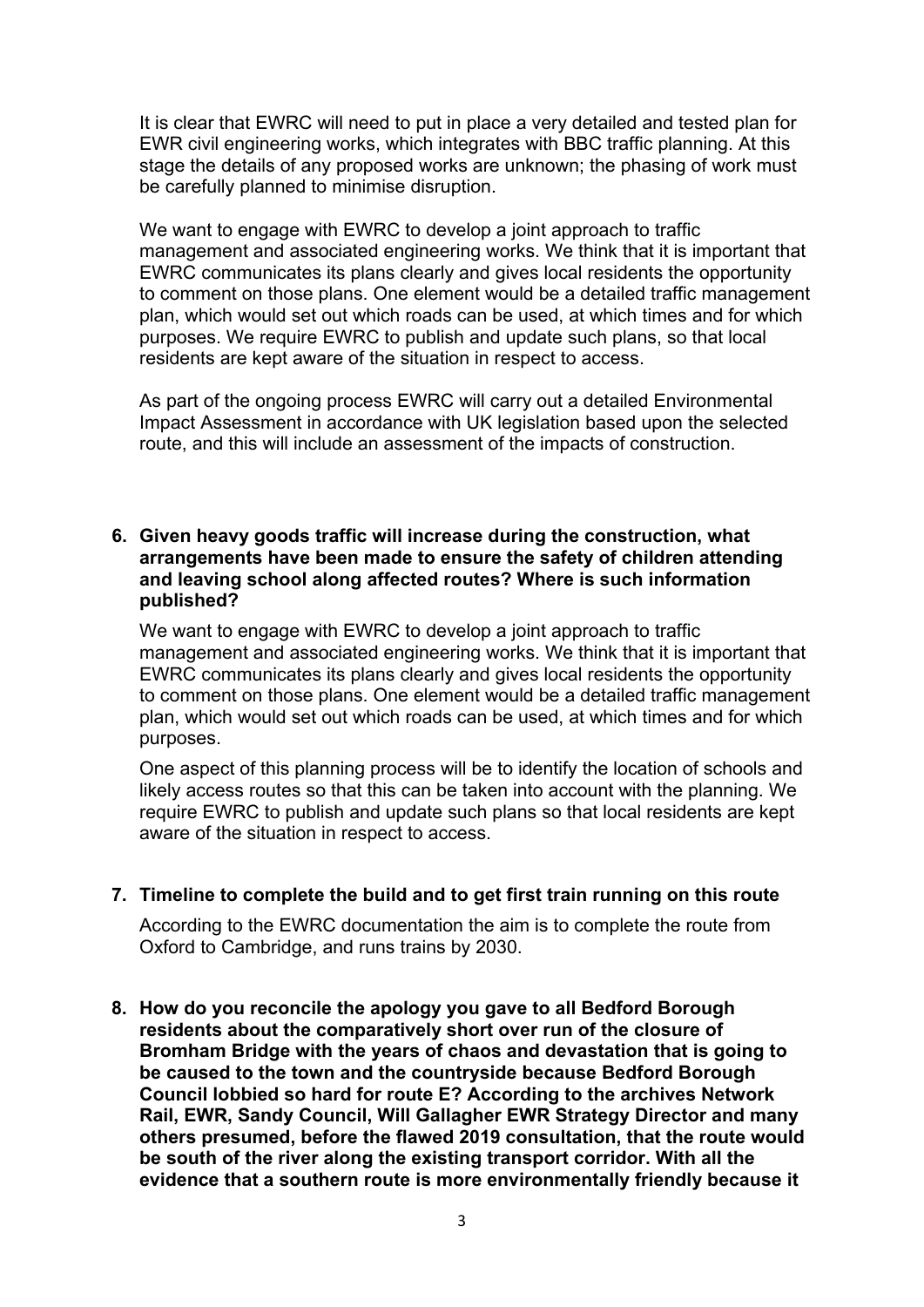#### **would be cheaper to build and run, shorter and therefore quicker, would not require the demolition of parts of the town and swathes of the countryside and could be electrified because it is flatter, surely now is the time for BBC to rescind its support for route E?**

EWRC was mandated by Government to determine a route between Bedford and Cambridge. BBC were supportive of Route E because of the overall benefits that it would bring to the town and the Borough over many years. BBC's role is as a consultee to EWRC, and even if the Council had opposed Route E, it was still within EWRC's power to select this route.

Despite any alleged preconceived ideas of Network Rail, EWRC, Sandy Council and EWRC, after the 2019 consultation process, EWRC and the Government selected Route E. See the following for more background in respect to this decision [Preferred-Route-Option-Announcement-Preferred-Route-Option-](https://eastwestrail-production.s3.eu-west-2.amazonaws.com/public/ListsBlockMedia/a72dbd2d81/Preferred-Route-Option-Announcement-Preferred-Route-Option-Report.pdf)Report.pdf [\(eastwestrail-production.s3.eu-west-2.amazonaws.com\)](https://eastwestrail-production.s3.eu-west-2.amazonaws.com/public/ListsBlockMedia/a72dbd2d81/Preferred-Route-Option-Announcement-Preferred-Route-Option-Report.pdf)

We believe that a route which comes through the town will capture the benefits of this railway line passing through our Borough. There will undoubtedly be some challenges to harmonise a substantial building project with a thriving town. We are determined to work closely with EWRC to pool our knowledge and experience, in order to devise a plan for Bedford which delivers EWR, but minimises the inconvenience to local residents.

To that end, we want to engage with EWRC to develop a joint approach to traffic management and associated engineering works. We think that it is important that EWRC communicates its plans clearly and gives local residents the opportunity to comment on those plans.

We require EWRC to publish and update such plans, so that local residents are kept aware of the situation in respect to access.

## **9. Route E will cause a lot of disruption to schools in Brickhill if works go ahead what will the council do to stop this?**

We want to engage with EWRC to develop a joint approach to traffic management and associated engineering works. We think that it is important that EWRC communicates its plans clearly and gives local residents the opportunity to comment on those plans. One element would be a detailed traffic management plan, which would set out which roads can be used, at which times and for which purposes. We require EWRC to publish and update such plans so that local residents are kept aware of the situation in respect to access.

**10.I'd like to draw your attention to the major disruption to the life of Bedford and surrounding area residents if the East West Rail (EWR) goes ahead in its current form. In addition to the well published demolition of many homes, the project will impact Bedford in many other ways. In particular Great Ouse Way, Bromham Road, Ford End Road, Paula Radcliffe Way, Clapham Road and several others road which will need to be closed for**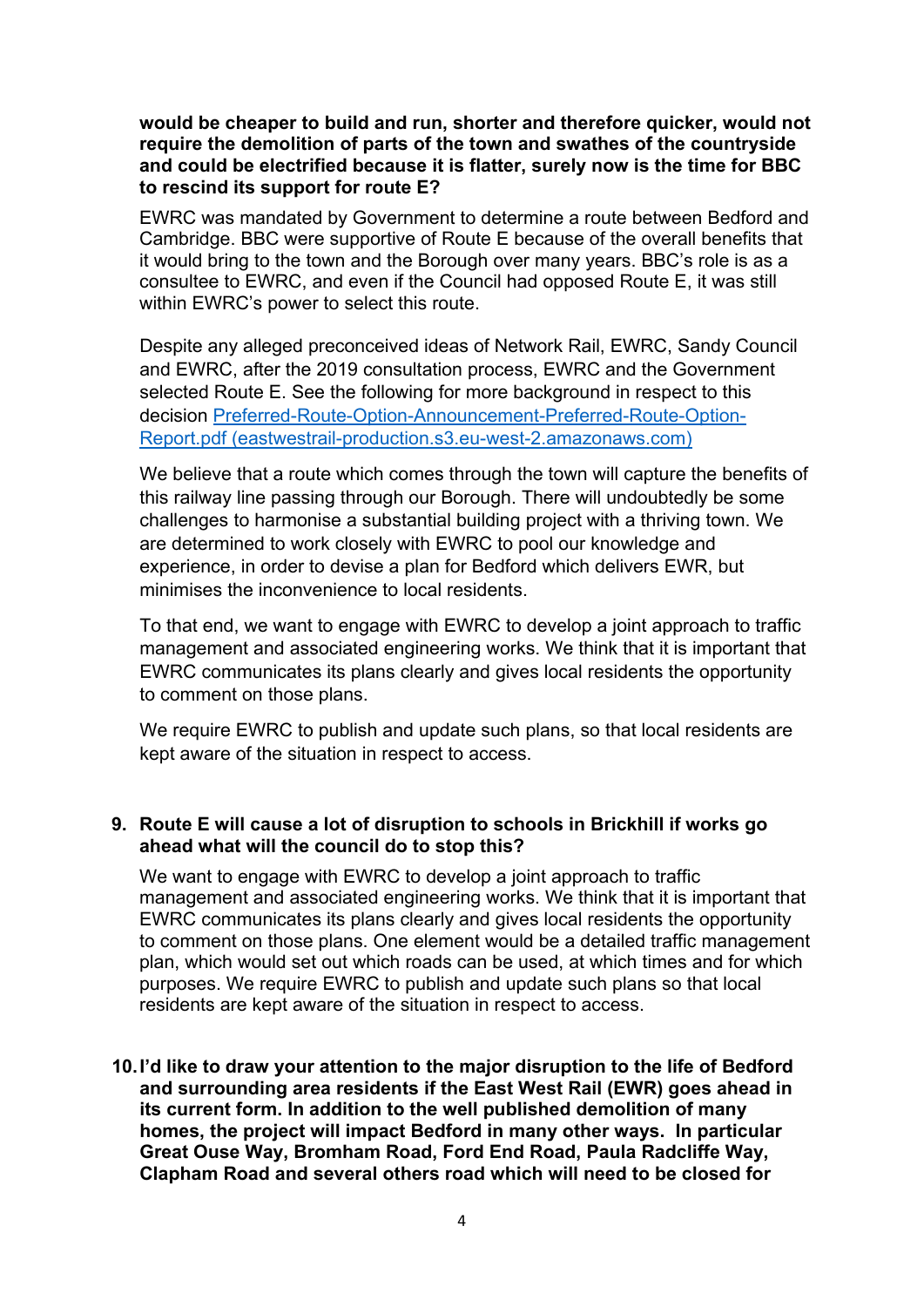**extended periods of time. The recent Bromham Road Rail Bridge rebuilding took nearly 2 years. It is unlikely that re-widening of the bridge will take any less time as all of the services will still need to be re-routed. In the case of the Great Ouse Way this will need to be closed whilst major earth works take place to raise the height of the roadway. Whilst the exact timing & duration of disruption are unknown, it's unlikely to be less than 12 months. The consultation document also implies that the Clapham Road Roundabout will also need to be raised/modified. As for the Ford End Bridge it is likely that it will need to be demolished & re-built. Again yet more disruption to Bedford.** 

As part of the BBC consultation response, we have made clear our requirement that Great Ouse Way is kept open at all times, with the provision of a temporary bridge. We have also suggested an alternative route alignment to the south of the River Great Ouse which we hope will be a viable and cheaper alternative to the existing EWRC proposal. If this route proposition is developed it could mean that an existing span of a bridge supporting Paula Radcliffe Way bridge could be utilised for the railway line. If so, this would significantly reduce vehicular disruption in the area. We have alerted EWRC to our desire to develop and agree a Construction Management Plan for the proposed works, in order to deal with numerous aspects associated with the works, including management of road closures.

**11.Another impact of EWR is the loss of 12 car Jowett Sidings at Bedford Station. The direct impact of this will Bedford will lose its 12 car trains to London on Thameslink. East West have provides no alternative solution to the loss Jowett Sidings. If East West goes ahead Thameslink will have no option but start the 12 car trains south of Bedford, and Bedford will lose its regular frequent service to London. The north south service is much more important to Bedford Residents than a slightly quicker journey to the outskirts of Cambridge.**

In the EWRC Consultation Technical Report, the possible requirement to relocate Jowett Sidings is discussed. It mentions that EWRC will work to determine a solution which works for Network Rail and the Train Operating Company. The report mentions that a number of potential possibilities have been identified. There seems to be no reason to think that a satisfactory outcome will not be found to stable 12-car trains at a location that enables service to Bedford.

#### **12.The economic effect of all these road closures and disruption to rail services should not be underestimated, especially in the post covid world where Bedford and its shops are already challenged.**

We understand the difficulties and disruption of road closures and alteration of train timetables due to engineering works. BBC will work with EWR and local residents to ensure that disruption, such as road closure, is kept to an absolute minimum.

## **13.Years of construction inconvenience in an area already impacted by years of inconvenience (western bypass and Bromham Road bridge). We**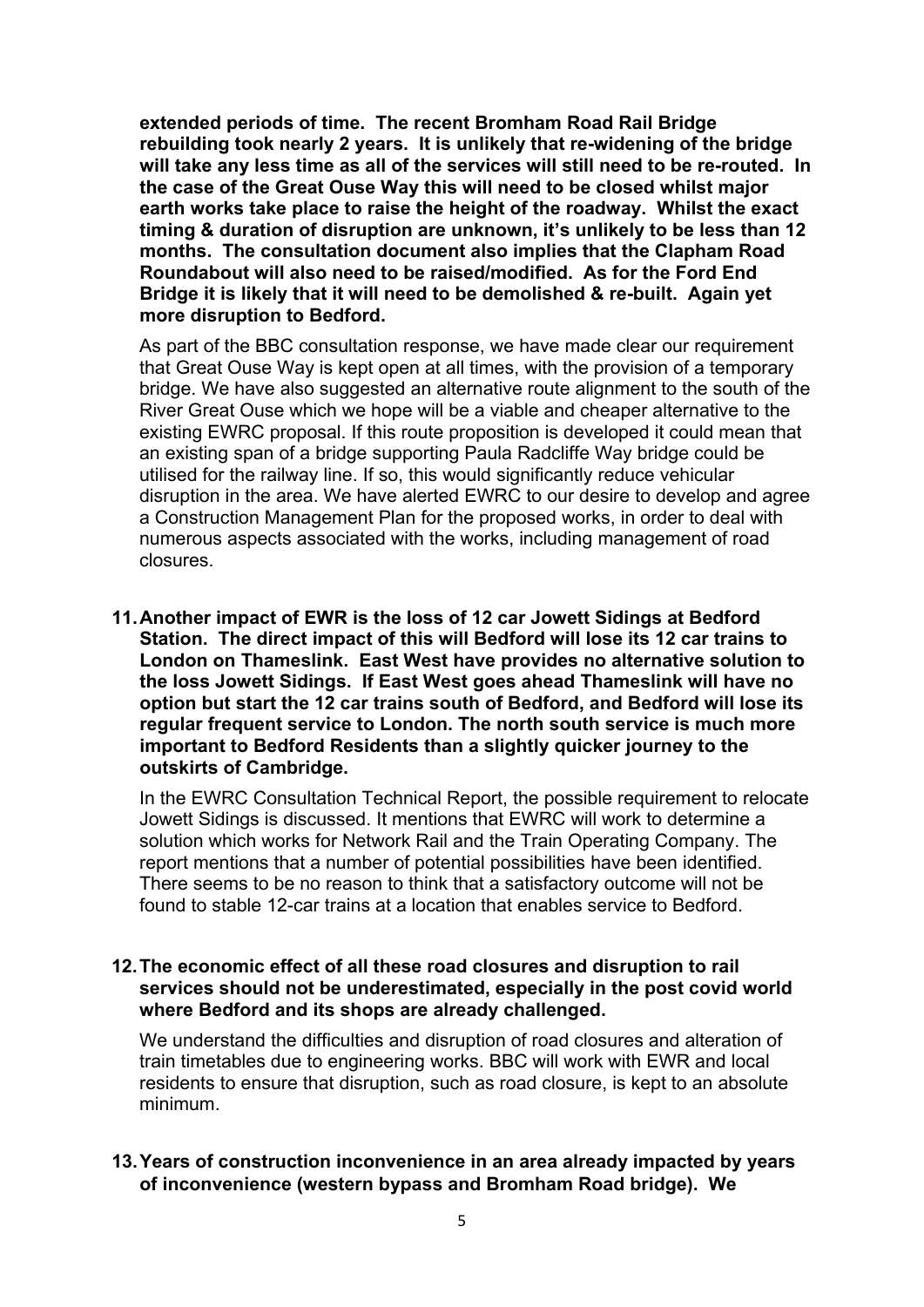**understand Bromham Road Bridge will be worked on yet again (it was closed for a year and a half in 2019/20) and the A6/Clapham Road area has been a bottleneck for sometime whilst work is very slowly completed. Potentially this will finally be resolved only to be impacted by major works to build a viaduct etc. If the route went north how many years would construction take? Projects like this never run on time.**

EWRC has not published any timescales or detailed plans for any of the works. It is likely that the work will be completed in phases. The total scheme may be completed some while after individual engineering works are completed. EWRC refer to 'Connection Stages' of its project. Connection Stage 1 is the route between Oxford and Bletchley. Connection Stage 2 is along the Marston Vale Line to Bedford. Connection Stage 3 is the new line between Bedford and Cambridge. EWRC is planning a phased introduction of train services by Connection Stage. It may be that the works in and around Bedford form part of Connection Stage 2. In which case, there may be less overall disruption as the impact of the bridge/road works could be phased.

We want to work with EWRC to understand its emerging plans, and to be able to contribute to its thinking as the plans develop. We want EWRC to engage with local communities, so that they are aware of how and when the plans might affect them.

**14.On the proposed line drawings/plans,it shows that 2nos roads will be shut off by the route of the line 1) spenser road/chaucer road and 2)Sidney road/Milton road.**

**Is this going to be a permanant shut off or will there be a connection to get round.**

**This going to cause endless missery to people having to do u-turns in roads plus increased danger to padestrians with increasing u-turns.**

Other than having sight of EWRCs leaflet regarding its plans around Sidney Road and Spencer Road, we have no other information with respect to EWRC's intentions. It is clear from its plan that it envisages taking some land at the corner of Spencer Road and Chaucer Road. This plan is based upon a requirement for two additional railway tracks. We believe that EWR can be operated on the existing four tracks and we have made this case to EWRC. As long as no additional land is required, there should be no reason to change the current road layout.

**15.I have a question regarding how the proposed railway route will cater for the very large agricultural machinery and 'building supplies' HGVs in constant use throughout the area. The preferred routes are mostly either large embankments or wide cuttings, due to their extreme width the cuttings in particular requiring significant engineering structures to ensure the roads can continue to carry the large weights the businesses rely on. Has thought been put to avoid these issues by making use of a tunnel,**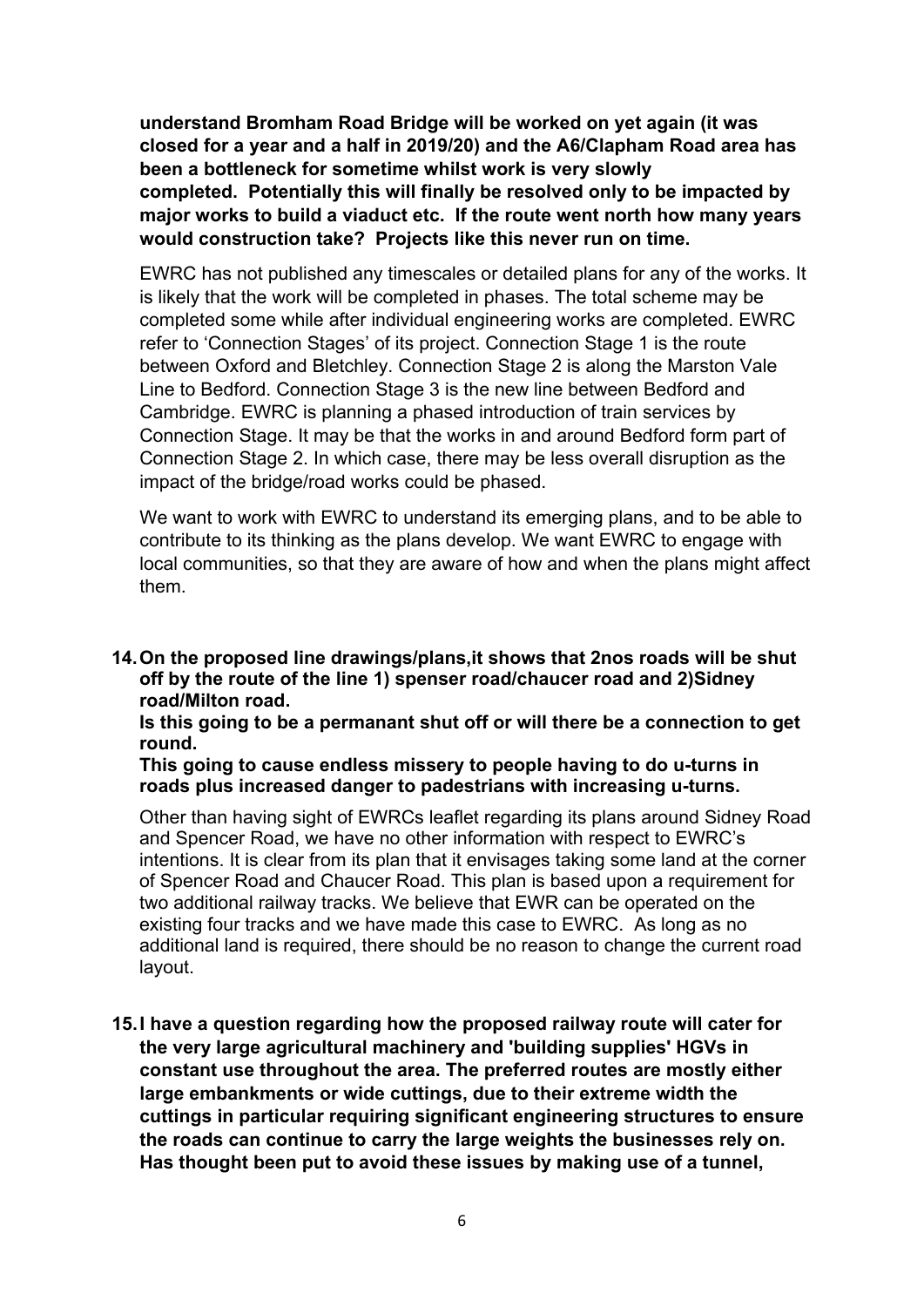# **either by boring or cut & cover? It would remove multiple complications and costs, potentially minimizing any overall increase. Would Bedford Borough Council be in a position to push EWR to consider the possibility of this option?**

In relation to construction traffic, we want to engage with EWRC to develop a joint approach to traffic management and associated engineering works. We think that it is important that EWRC communicates its plans clearly and gives local residents the opportunity to comment on those plans. One aspect would be a detailed traffic management plan, which would set out which roads can be used, at which times and for which purposes. We require EWRC to publish and update such plans, so that local residents are kept aware of the situation in respect to access.

In relation to the infrastructure requirements, EWRC has provided no detail, to date, of the location or scale of proposed cuttings, embankments, viaducts or tunnels. We have informed EWRC, as part of our Consultation Response, that we need to be able to comment on the proposals as they develop, so that it can integrate our feedback into its design. We have already suggested that the line around Carriage Drive is in a tunnel rather than a cutting.

## **16.Has the Council considered the impact on the health and well-being of the residents in the rural communities who will be exposed to years of noise and air pollution from heavy industry and construction occurring yards from their homes?**

EWRC has not yet undertaken a full environmental impact assessment. It will be completed later within the scheme development in accordance with UK legislation. Part of the process will be to identify means to mitigate impacts of the scheme on the health of the local population, through construction and operation phases. BBC will work closely with EWR to ensure that local communities are represented in determining the impacts of the proposed scheme.

**17.In the repositioning of both St John's station and Bedford Midland station much of the car parking will be lost either temporarily or even permanently. EWR mention in their technical document that multi story car parks could be build to provide the additional car parking required. Does the council know where the money for these multi-storey car parks will come from? Are they included in the cost of the project or will money from elsewhere need to be found? In addition how will the council propose to alleviate the disruption caused by the lack of car parking for both NHS staff and patients as well as those commuting from Bedford Midland?**

One of the benefits of re-siting Bedford St Johns station closer to the hospital will be that it would provide an alternative means of access to the hospital for patients and staff.